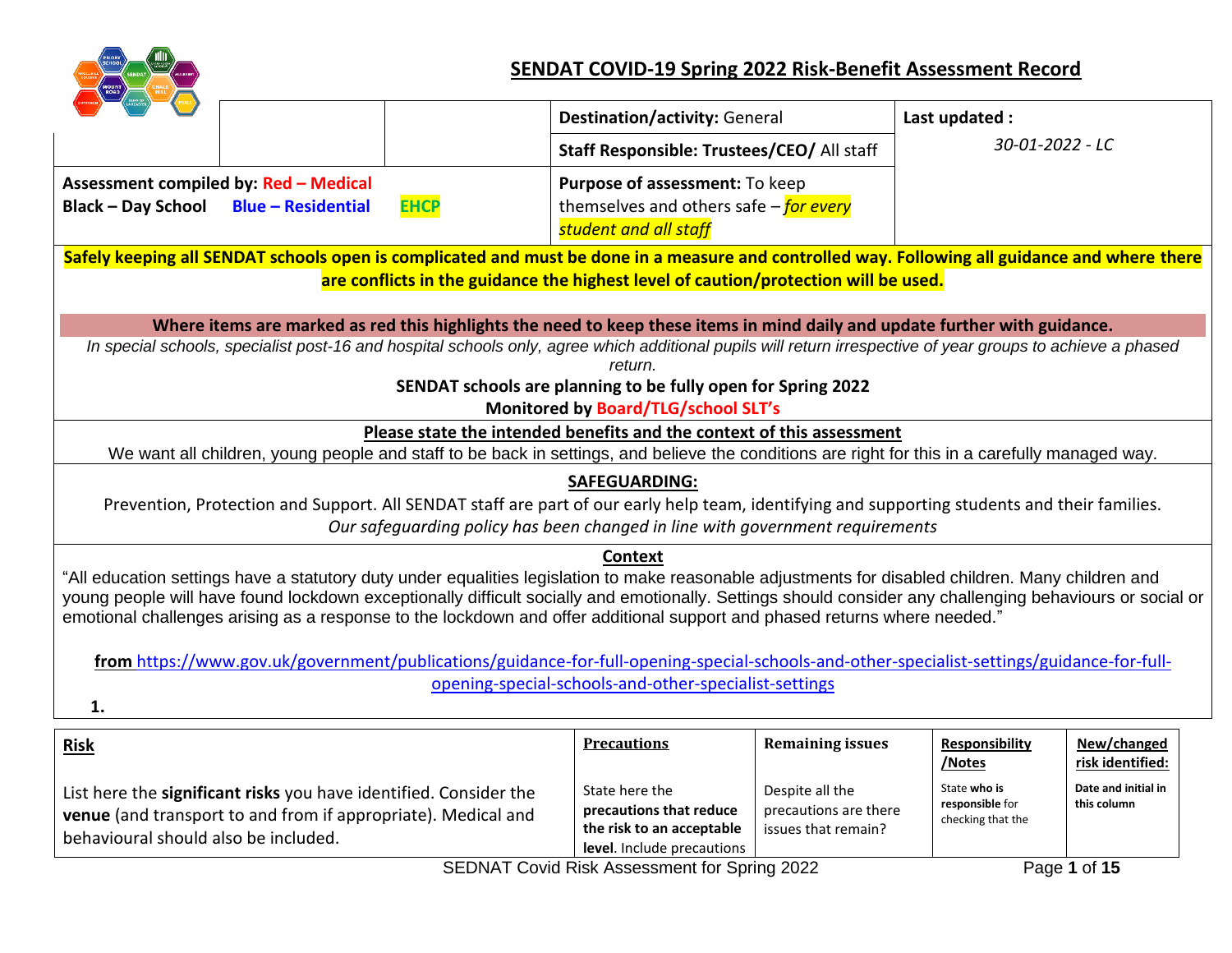| <b>Risk</b>                                                                                                                                                                                                                                                                                           |                                                                                                                                       | <b>Precautions</b>                                                                                                                                                                                                                                                                                                                        | <b>Remaining issues</b>                                                                                                                                  | <b>Responsibility</b><br>/Notes | New/changed<br>risk identified: |
|-------------------------------------------------------------------------------------------------------------------------------------------------------------------------------------------------------------------------------------------------------------------------------------------------------|---------------------------------------------------------------------------------------------------------------------------------------|-------------------------------------------------------------------------------------------------------------------------------------------------------------------------------------------------------------------------------------------------------------------------------------------------------------------------------------------|----------------------------------------------------------------------------------------------------------------------------------------------------------|---------------------------------|---------------------------------|
|                                                                                                                                                                                                                                                                                                       |                                                                                                                                       | already in place, and<br>those that need to be put<br>in place.                                                                                                                                                                                                                                                                           |                                                                                                                                                          | precautions are in<br>place.    |                                 |
| 1. System of Controls- updated Jan 20222<br>Ensure good hygiene for everyone.<br>$\mathbf{0}$ .<br>Maintain appropriate cleaning regimes.<br>Keep occupied spaces well ventilated.<br>1.<br>Follow public health advice on testing, self-isolation and<br>2.<br>managing confirmed cases of COVID-19. | <b>Prevention</b><br>measures to be in<br>place all the time<br><b>Most staff have</b><br>been doubly<br>vaccinated. With<br>booster. | Ensure everyone is aware<br>and follows the 5 points<br>of system control<br>Bullet point 5 points<br>Hand washing posters<br>and Catch it Posters in all<br>areas used by children to<br>promote and reinforce<br>good hygiene practice<br>Handwashing posters<br>displayed in reception<br>area and all staff and<br>visitor cloakrooms | Students who are<br>hypersensitive to hand<br>washing products - Use<br>anti-bacterial wipes<br>Student anxieties - Use<br>trauma informed<br>approaches | All staff                       |                                 |
| 2. Face Coverings<br>The virus is spreading rapidly through<br>schools. Enhanced precautions are needed<br>to keep as many students as possible in<br>school.                                                                                                                                         |                                                                                                                                       | Whilst this is the<br>case all staff should<br>wear face coverings<br>all the time.<br>Secondary students are<br>encouraged to wear<br>masks in school and on<br>transport                                                                                                                                                                | To be reviewed weekly<br>by CEO and TLG                                                                                                                  | All Staff                       |                                 |
| 3. Insufficient staff for face to face teaching                                                                                                                                                                                                                                                       |                                                                                                                                       | In rare<br>circumstances where<br>teaching and<br>support staff have<br>tested positive some<br>classes may have to<br>be moved to remote<br>learning.                                                                                                                                                                                    | Reviewed daily.<br>Staff LFT testing from<br>day 5 and as staff are<br>able to work. Classes will<br>re open face to face.                               | All staff                       |                                 |
| 4. Testing                                                                                                                                                                                                                                                                                            | <b>Special schools'</b><br>guidance                                                                                                   |                                                                                                                                                                                                                                                                                                                                           | Testing of students in<br>units at Peile and<br>Mulberry is expected to                                                                                  |                                 |                                 |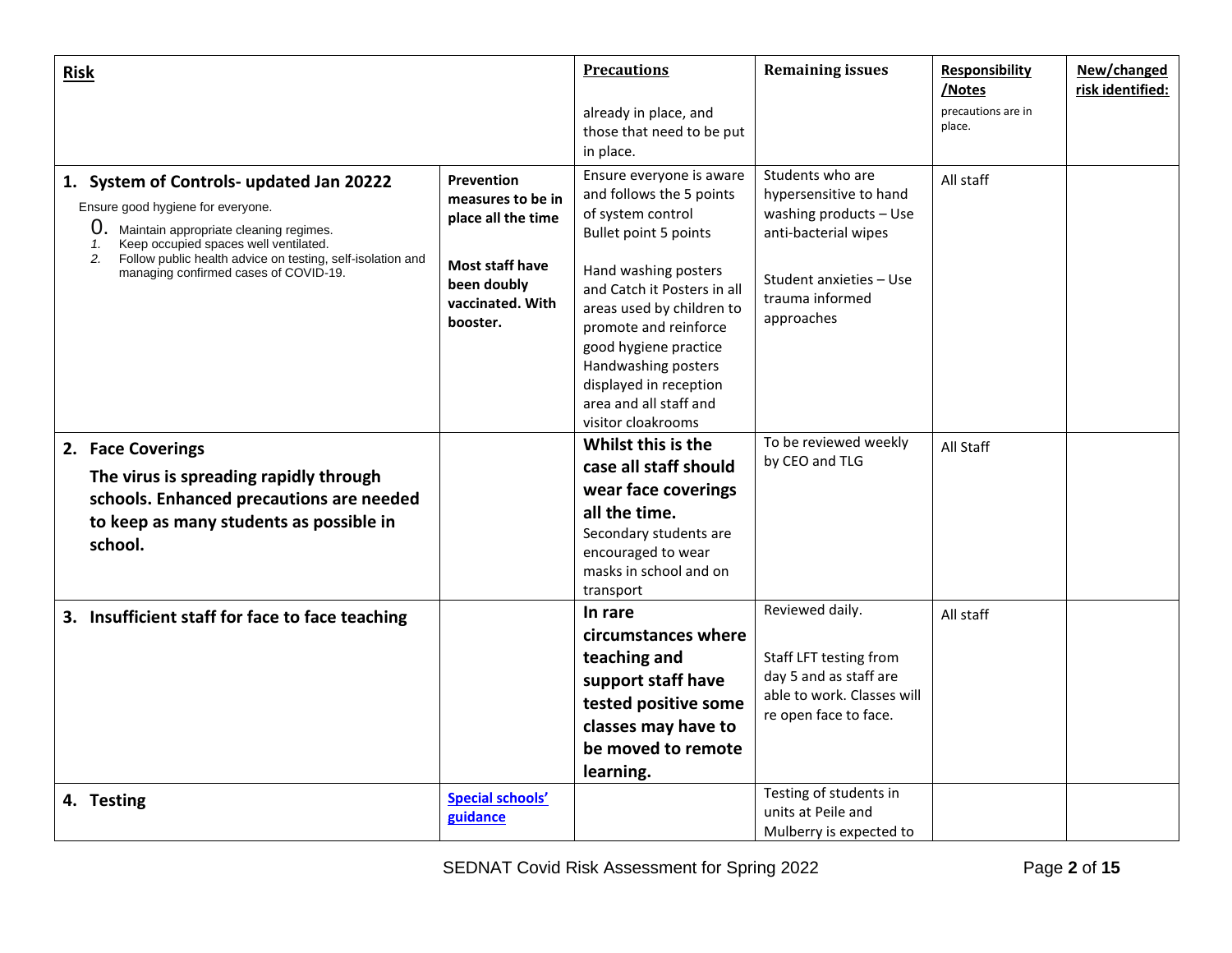| <b>Risk</b> |                                                                                                                                                                                                                                                                                                                                 |                                                                                                                                                | <b>Precautions</b>                                                                                                                                                                                                                                    | <b>Remaining issues</b>                                                                                                                                                                                               | <b>Responsibility</b><br>/Notes | New/changed<br>risk identified: |
|-------------|---------------------------------------------------------------------------------------------------------------------------------------------------------------------------------------------------------------------------------------------------------------------------------------------------------------------------------|------------------------------------------------------------------------------------------------------------------------------------------------|-------------------------------------------------------------------------------------------------------------------------------------------------------------------------------------------------------------------------------------------------------|-----------------------------------------------------------------------------------------------------------------------------------------------------------------------------------------------------------------------|---------------------------------|---------------------------------|
|             | Remains an important part of the systems of<br>control.<br>a) LFT Testing on site. Two tests for all<br>secondary students at the start of term.<br>b) All staff and secondary students to be<br>asked for twice weekly LFT testing and<br>register on test register.<br>Positive LFT tests required to have PCR<br>c)<br>test. | <b>Isolation guidance</b><br><b>NHS</b><br><b>Returning from</b><br>abroad info link<br>on NHS quidance                                        | Testing offered in the<br>a)<br>sports halls at Priory<br>and SL. Phased return<br>of students.                                                                                                                                                       | be part of the<br>Mainstream school offer.                                                                                                                                                                            |                                 |                                 |
|             | 5. Isolating<br>No longer 10 day isolation for contacts                                                                                                                                                                                                                                                                         | <b>Special schools'</b><br>guidance<br><b>Isolation guidance</b><br><b>NHS</b><br><b>Returning from</b><br>abroad info link<br>on NHS guidance | Contacts of a confirmed<br>case should be<br>recommended to have a<br>PCR test and stay away<br>from school until results<br>confirmed.                                                                                                               |                                                                                                                                                                                                                       |                                 |                                 |
|             | 6. Ventilation<br>Guidance suggests the importance of<br>ventilation and O2 levels                                                                                                                                                                                                                                              | Government<br>scheme will send<br>out monitors.<br>All classrooms<br>encouraged to<br>keep ventilated<br>with windows etc                      | Have purchased 1<br>monitor for use across<br>the trust whilst we wait<br>for government supplies.<br>Where monitor suggests<br>insufficient ventilation,<br>open windows, reduce<br>numbers in the room etc.<br>Also suggest more plants<br>in rooms | Unclear when monitors<br>will arrive.<br>Currently unclear of<br>expectations and<br>financial support<br>available for<br>insufficiently ventilated<br>areas.                                                        |                                 |                                 |
|             | 7. Hygiene                                                                                                                                                                                                                                                                                                                      | <b>Hand Washing</b><br>Important as part<br>of infection<br>control.                                                                           | Students and staff wash<br>hands / sanitise at least<br>every hour - changes of<br>activity, breaks, etc.<br>"Annex C" posters to be<br>displayed in every room.<br>Lidded bins to be<br>available in classrooms                                      | Timetable handwashing<br>Start or finish all<br>lessons/activities with<br>hand washing. "link to<br>Key article"<br>Students who need soft<br>fabric comfort toys, etc.<br>to leave them in<br>valuables during day. |                                 |                                 |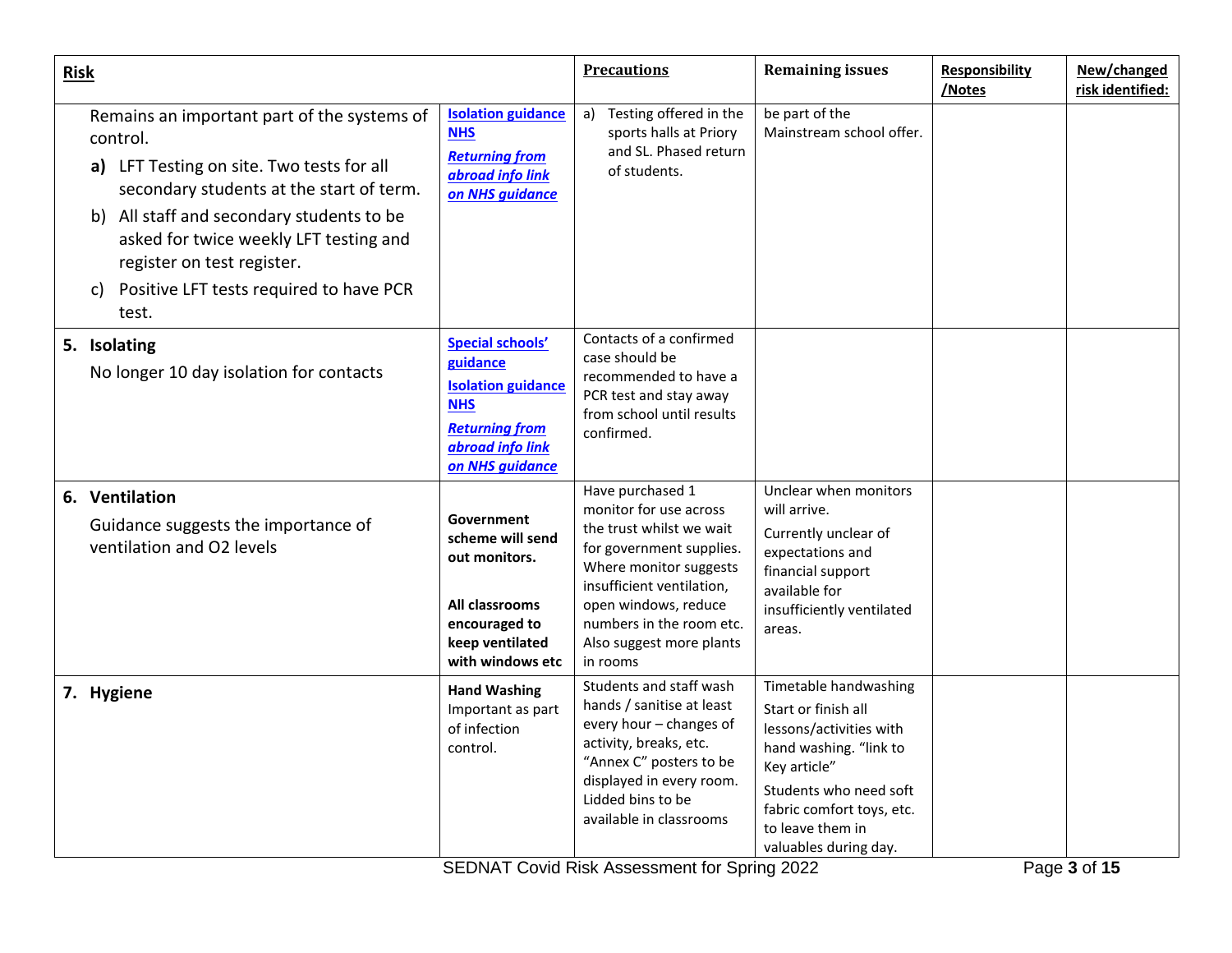| <b>Risk</b>                                                                                                                                                                         |                                                                                         | <b>Precautions</b>                                                                                                                                                                                                                              | <b>Remaining issues</b>                                                                                                                               | <b>Responsibility</b><br>/Notes                                     | New/changed<br>risk identified: |
|-------------------------------------------------------------------------------------------------------------------------------------------------------------------------------------|-----------------------------------------------------------------------------------------|-------------------------------------------------------------------------------------------------------------------------------------------------------------------------------------------------------------------------------------------------|-------------------------------------------------------------------------------------------------------------------------------------------------------|---------------------------------------------------------------------|---------------------------------|
|                                                                                                                                                                                     |                                                                                         | CH. Open<br>recommissioned toilet in<br>school block. Secure boot<br>room to make available<br>for handwashing<br>throughout day.<br>Soft toys and any other<br>unnecessary items likely<br>to carry germs to be<br>removed from<br>classrooms. | Use of pocket tokens<br>recommended. Other<br>measures to be<br>discussed with parents<br>and carers                                                  |                                                                     |                                 |
| 8. Student underlying<br>medical/health/conditions                                                                                                                                  | Underlying health<br>need cause<br>COVID-19 to be<br>more likely to<br>cause harm/death | Only paediatricians or<br>specialist consultant can<br>advise about medically<br>vulnerable students<br>attending.                                                                                                                              | Ensure welfare checks<br>continue for anyone<br>remaining at home.<br>Remote learning to be<br>offered which follows<br>school learning<br>programmes | <b>KS leads</b>                                                     |                                 |
| 9. Staff underlying health conditions                                                                                                                                               | Underlying health<br>need cause<br>COVID-19 to be<br>more likely to<br>cause harm/death | Shielding is finished until<br>further notice. Individual<br>RBA may be needed or<br><b>WAP</b>                                                                                                                                                 | Staff welfare checks to<br>continue as currently for<br>anyone remaining at<br>home                                                                   | <b>EMT</b>                                                          |                                 |
| 10. Staff availability<br>11. DfE guidance- click here<br>12. Staff who are ill should stay at home<br>13. Staff who are contacted through "track and<br>trace" should stay at home |                                                                                         | Staff to seek own medical<br>advice if they have been<br>shielding.<br>If ill follow usual<br>procedures for reporting,<br>also get tested and<br>engage with track and<br>trace<br>Risk that Unions will stop<br>staff attending.              |                                                                                                                                                       | <b>EMT</b><br><b>SLT</b><br><b>HR</b><br><b>TLG</b><br><b>Board</b> |                                 |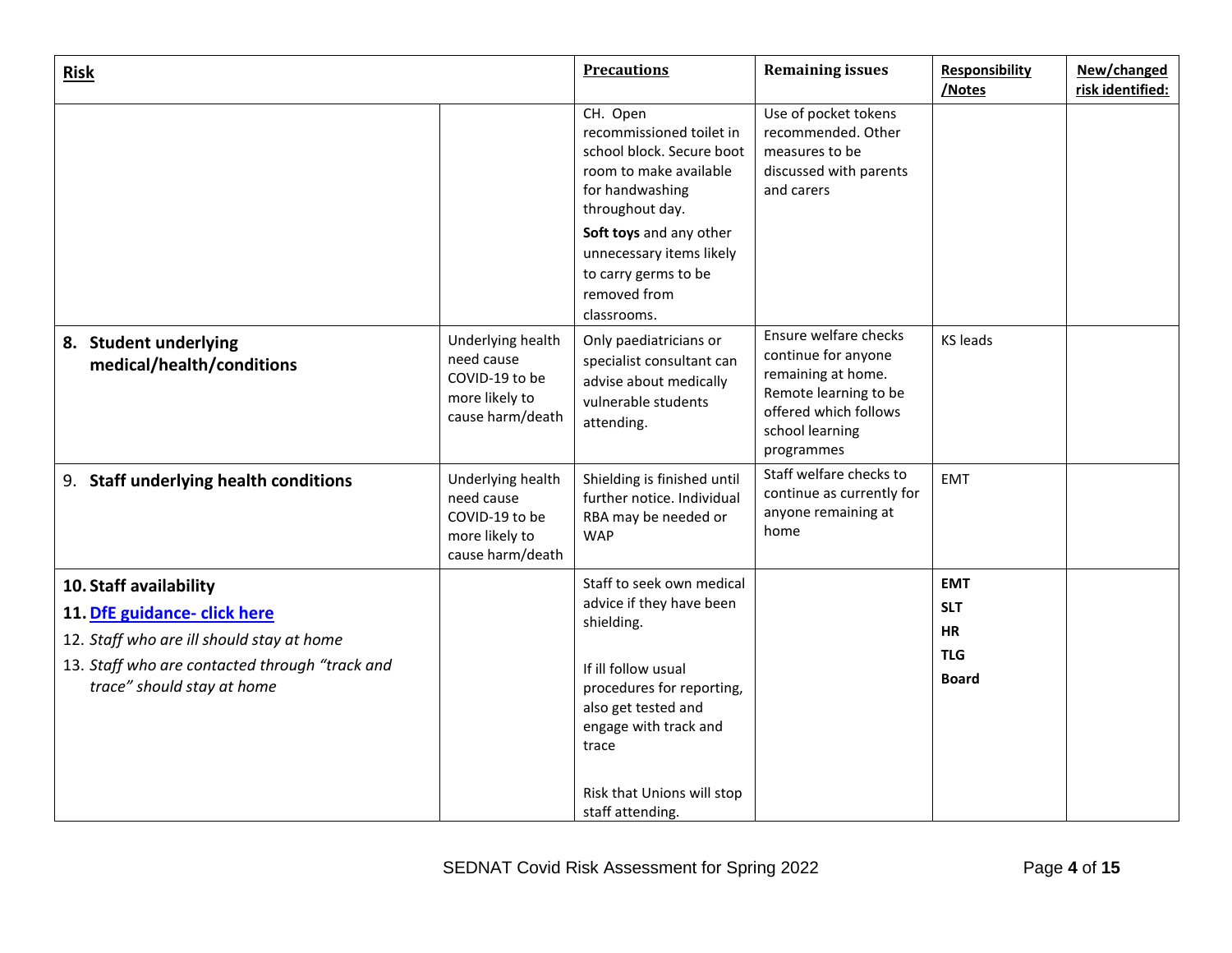| <b>Risk</b>                                                                                                       |                                                                                                                                                                                                                                                                                                                                                         | <b>Precautions</b>                                                                                                                                                                                                                                                                                                                                                                                                                                                                                                                           | <b>Remaining issues</b>                                                                                                                                                                                                                       | <b>Responsibility</b><br>/Notes | New/changed<br>risk identified: |
|-------------------------------------------------------------------------------------------------------------------|---------------------------------------------------------------------------------------------------------------------------------------------------------------------------------------------------------------------------------------------------------------------------------------------------------------------------------------------------------|----------------------------------------------------------------------------------------------------------------------------------------------------------------------------------------------------------------------------------------------------------------------------------------------------------------------------------------------------------------------------------------------------------------------------------------------------------------------------------------------------------------------------------------------|-----------------------------------------------------------------------------------------------------------------------------------------------------------------------------------------------------------------------------------------------|---------------------------------|---------------------------------|
| 14. Transport to school                                                                                           | Difficult to<br>manage social<br>distancing on<br>school transport.<br>Transport can't<br>work to class<br>bubbles due to<br>the geography the<br>school population.<br><b>CH Additional</b><br>transport required<br>for residential<br>students unable<br>to board all week<br>due to control<br>measures in<br>residence.                            | Awaiting information<br>from SCC transport.<br>Advice is conflicting:<br>charter college state PPE<br>to be worn, DFE guidance<br>does not.<br>DFE to issue guidance to<br>LAs.<br>SLA to use different<br>entrances as per taxi<br>pickups                                                                                                                                                                                                                                                                                                  |                                                                                                                                                                                                                                               | <b>CEO/Suffolk CC</b>           |                                 |
| 15. Distancing - classrooms<br>Minimise contact between individuals and<br>maintain distancing wherever possible. | Return to normal<br>group size, staff to<br>consider layout,<br>maybe students at<br>ends of tables<br><b>Essentially each</b><br>school is a bubble,<br>we can reduce<br>movement<br>between classes.<br>etc. but we are<br>unlikely to keep to<br>strict bubbles<br>rules.<br>$CH - each class to$<br>function as a<br>bubble as much as<br>possible. | Consider reducing<br>changes in room/ group<br>for example instead of<br>going to registration then<br>onto a lesson,<br>registration is completed<br>in the lesson.<br>1.<br>Maintaining a<br>distance between people<br>whilst inside and<br>reducing the amount of<br>time they are in face to<br>face to contact lowers<br>the risk of transmission.<br>2.<br><b>Educational and</b><br>care support should be<br>provided for these<br>children and young<br>people as normal, with<br>other increased hygiene<br>protocols in place to | Difficult for staff and<br>students to stay together<br>all day.<br>Where possible staff to<br>move rather than<br>students.<br>Each school to be<br>regarded as a large<br>Bubble as things like<br>transport can't work on<br>class bubbles | All student facing<br>staff     |                                 |

SEDNAT Covid Risk Assessment for Spring 2022 Page **5** of **15**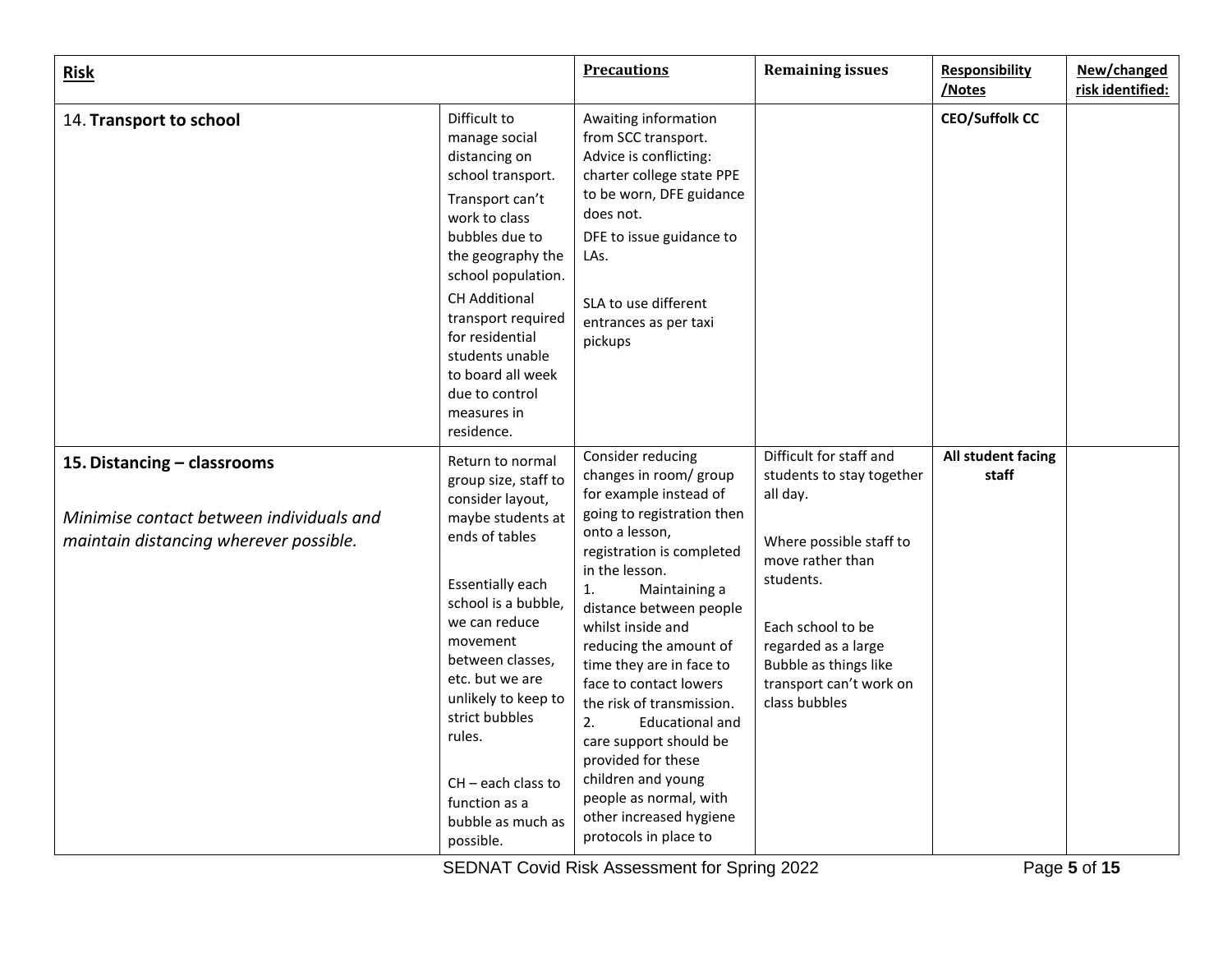| <b>Risk</b>                  |                                                                                                                                                                                                   | <b>Precautions</b>                                                                                                                                                                                                                           | <b>Remaining issues</b>                                              | <b>Responsibility</b><br>/Notes | New/changed<br>risk identified: |
|------------------------------|---------------------------------------------------------------------------------------------------------------------------------------------------------------------------------------------------|----------------------------------------------------------------------------------------------------------------------------------------------------------------------------------------------------------------------------------------------|----------------------------------------------------------------------|---------------------------------|---------------------------------|
|                              |                                                                                                                                                                                                   | minimise risk of<br>transmission.<br>3.<br>When staff,                                                                                                                                                                                       |                                                                      |                                 |                                 |
|                              |                                                                                                                                                                                                   | children or young people<br>cannot maintain<br>distancing, the risk can<br>also be reduced by                                                                                                                                                |                                                                      |                                 |                                 |
|                              |                                                                                                                                                                                                   | keeping pupils and<br>students in the smaller,<br>class-sized groups<br>described above.                                                                                                                                                     |                                                                      |                                 |                                 |
|                              |                                                                                                                                                                                                   | 4.<br>Settings should<br>make small adaptations<br>to the classroom to                                                                                                                                                                       |                                                                      |                                 |                                 |
|                              |                                                                                                                                                                                                   | support distancing where<br>possible. That should<br>include seating pupils                                                                                                                                                                  |                                                                      |                                 |                                 |
|                              |                                                                                                                                                                                                   | side by side and facing<br>forwards, rather than<br>face to face or side on,<br>and might include moving                                                                                                                                     |                                                                      |                                 |                                 |
|                              |                                                                                                                                                                                                   | unnecessary furniture<br>out of classrooms to<br>make more space.                                                                                                                                                                            |                                                                      |                                 |                                 |
| 16. Large Gatherings         |                                                                                                                                                                                                   | No Assemblies, consider<br><b>Teams broadcast to</b><br>classrooms. Or outside<br>to increase distancing                                                                                                                                     | Inclement weather,<br>impact on cleaning or on<br>changes to routine | All student facing<br>staff     |                                 |
| 17. Curriculum/ school offer | Return to<br>curriculum<br>learning. Recovery<br>and beyond<br>curriculum<br>practices in place<br>ensured through<br>information and<br>training with all<br>staff including<br>emphasis on EHCP | Recovery curriculum<br>practices in place<br>ensured through<br>information and training<br>with all staff including<br>emphasis on EHCP<br>objectives, ILP targets<br>which can be flexibly<br>managed and responsive<br>to individual need |                                                                      |                                 |                                 |

SEDNAT Covid Risk Assessment for Spring 2022 Page **6** of **15**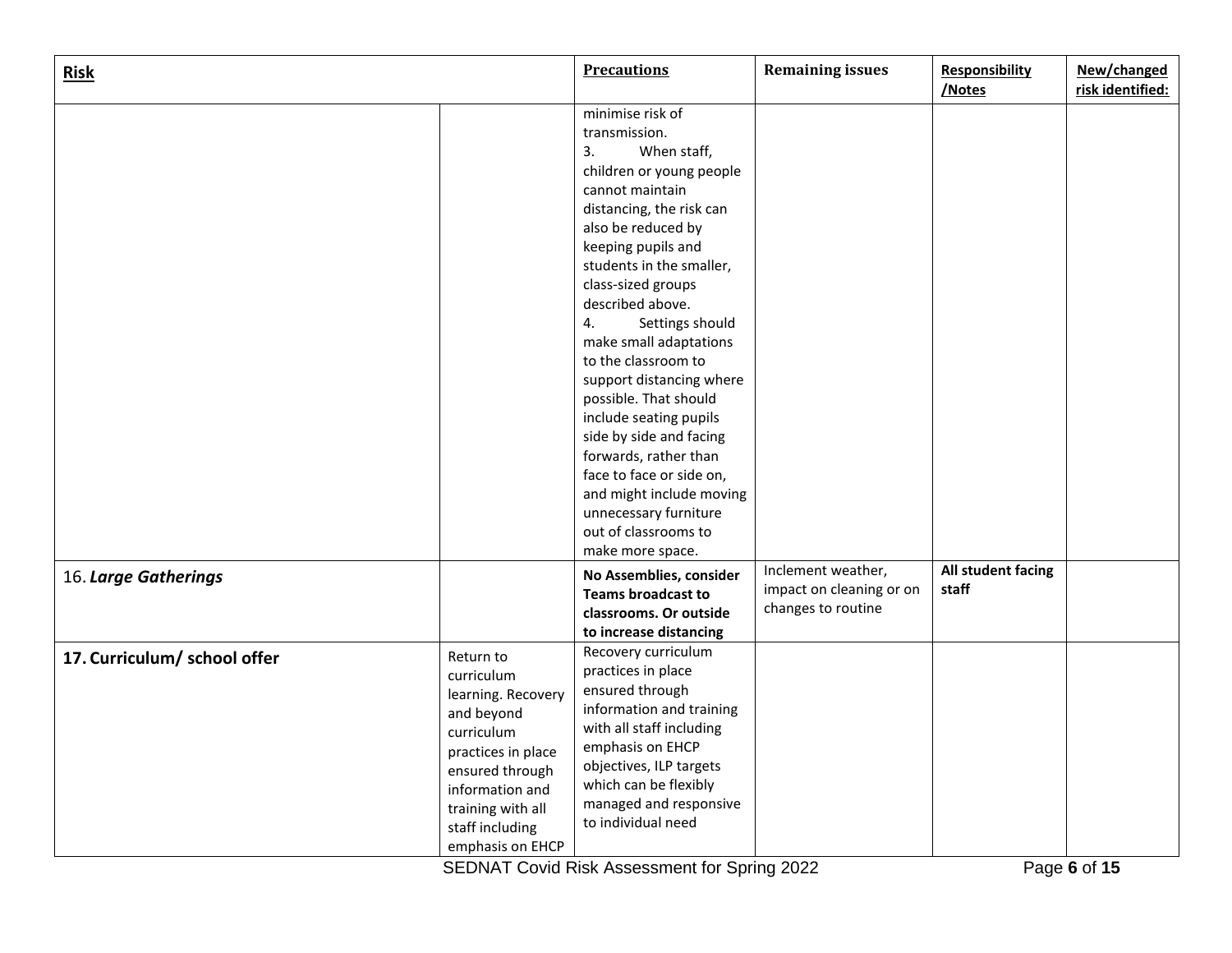| <b>Risk</b>                                                                                                                                                                                                                                                                                                                                                                                                                                                                                                                                                                                     |                                                                                                        | <b>Precautions</b>                                                                                                                                                                                                                     | <b>Remaining issues</b>                                                                            | <b>Responsibility</b><br>/Notes | New/changed<br>risk identified: |
|-------------------------------------------------------------------------------------------------------------------------------------------------------------------------------------------------------------------------------------------------------------------------------------------------------------------------------------------------------------------------------------------------------------------------------------------------------------------------------------------------------------------------------------------------------------------------------------------------|--------------------------------------------------------------------------------------------------------|----------------------------------------------------------------------------------------------------------------------------------------------------------------------------------------------------------------------------------------|----------------------------------------------------------------------------------------------------|---------------------------------|---------------------------------|
|                                                                                                                                                                                                                                                                                                                                                                                                                                                                                                                                                                                                 | objectives, ILP<br>targets which can<br>be flexibly<br>managed and<br>responsive to<br>individual need | Prioritise key areas of<br>missed learning, rather<br>than remove subjects.<br>CH: Move to primary<br>style model to minimise<br>transitions and support<br>emotional development<br>in secure environment.<br>Until advice changes no | Any visit must include                                                                             |                                 |                                 |
| <b>18. Educational Visits</b><br>The department continues to advise against domestic<br>(UK) overnight and overseas educational visits at this<br>stage see <b>coronavirus:</b> travel guidance for<br>educational settings.<br>In the autumn term, schools can resume non-<br>overnight domestic educational visits. These trips<br>should include any trips for pupils with SEND<br>connected with their preparation for adulthood (for<br>example, workplace visits, travel training etc.). This<br>should be done in line with protective measures,                                         |                                                                                                        | overnight visits will take<br>place - either domestic<br>or overseas                                                                                                                                                                   | Covid-19 as part of risk<br>assessment and<br>measures taken. (Copies<br>of destination RBA etc)   |                                 |                                 |
| such as keeping children within their consistent<br>group, and the coronavirus (COVID-19) secure<br>measures in place at the destination. Schools should<br>also make use of outdoor spaces in the local area to<br>support delivery of the curriculum. As normal,<br>schools should undertake full and thorough risk<br>assessments in relation to all educational visits to<br>ensure they can be done safely. As part of this risk<br>assessment, schools will need to consider what<br>control measures need to be used and ensure they<br>are aware of wider advice on visiting indoor and |                                                                                                        |                                                                                                                                                                                                                                        |                                                                                                    |                                 |                                 |
| outdoor venues. Schools should consult the health<br>and safety quidance on educational visits when<br>considering visits                                                                                                                                                                                                                                                                                                                                                                                                                                                                       |                                                                                                        |                                                                                                                                                                                                                                        |                                                                                                    |                                 |                                 |
| 19. Music lessons                                                                                                                                                                                                                                                                                                                                                                                                                                                                                                                                                                               | Instruments<br>difficult to clean<br>properly.                                                         | Wind instruments not to<br>be used.<br>Staff using musical<br>instruments to write a<br>cleaning risk assessment<br>and procedure.                                                                                                     | Need further guidance<br>regarding wind<br>instruments<br><b>County Music service</b><br>guidance? | <b>Music teachers</b>           |                                 |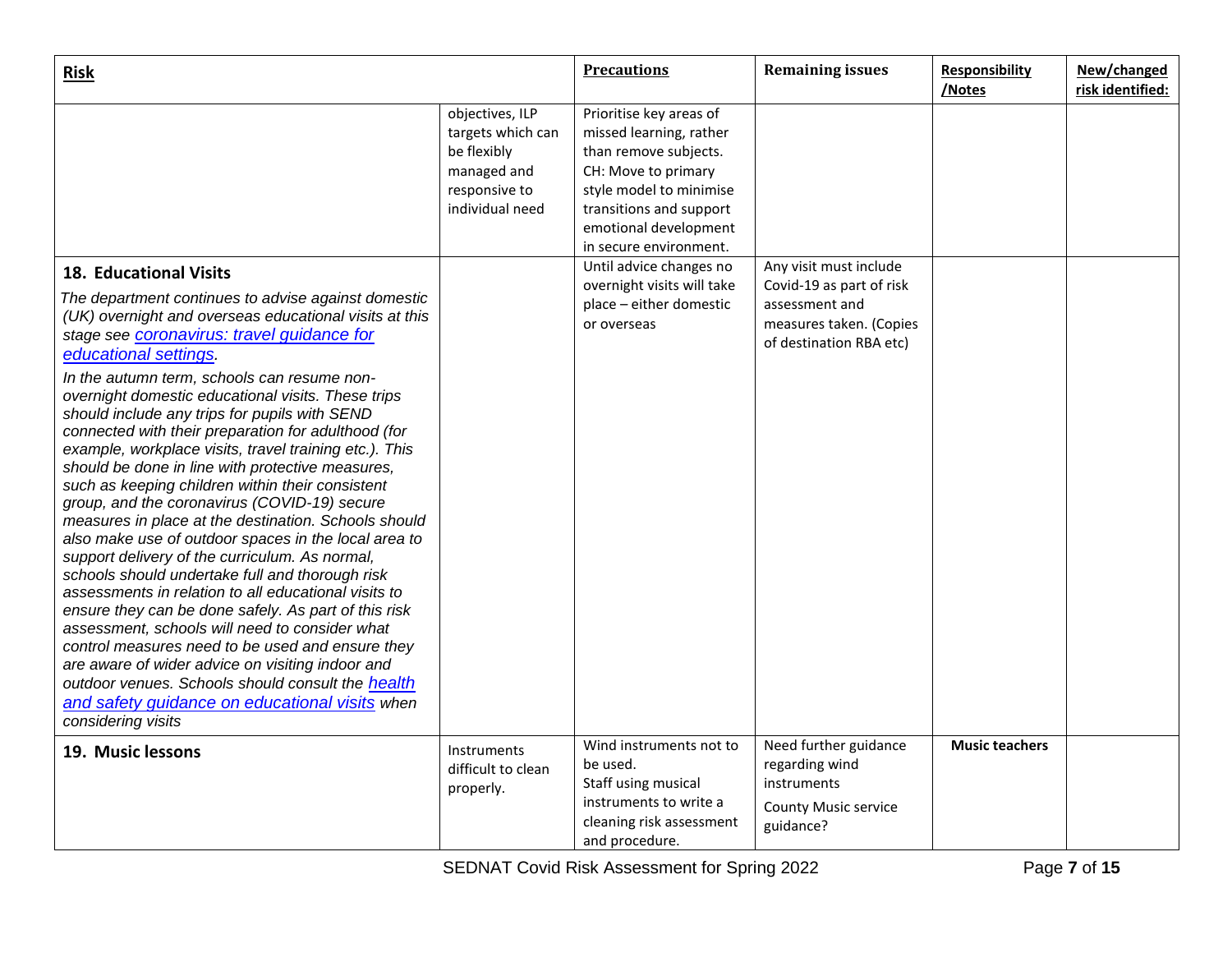| <b>Risk</b>               |                                                                                                                                           | <b>Precautions</b>                                                                                                                                                                                                                                                                                                                     | <b>Remaining issues</b>                                                                                                                                                                                                                                                                  | <b>Responsibility</b><br>/Notes                                    | New/changed<br>risk identified: |
|---------------------------|-------------------------------------------------------------------------------------------------------------------------------------------|----------------------------------------------------------------------------------------------------------------------------------------------------------------------------------------------------------------------------------------------------------------------------------------------------------------------------------------|------------------------------------------------------------------------------------------------------------------------------------------------------------------------------------------------------------------------------------------------------------------------------------------|--------------------------------------------------------------------|---------------------------------|
|                           |                                                                                                                                           | <b>Singing see additional</b><br><b>RBA</b>                                                                                                                                                                                                                                                                                            |                                                                                                                                                                                                                                                                                          |                                                                    |                                 |
| 20. PE and Sports Lessons |                                                                                                                                           | Outdoor sports will be<br>prioritised where<br>possible.<br>Gym can be used with<br>good ventilation to<br>support distancing<br>No contact sport taught<br>until further notice<br>Students should be kept<br>in consistent groups<br>Sports equipment<br>thoroughly cleaned<br>between each use by<br>different individual<br>groups | External coaches can be<br>used where information<br>and advice has been<br>shared<br>Use of swimming pools,<br>etc. to be confirmed<br>through local<br>organisation and<br>authorities<br>CH: Classes to have their<br>own dedicated PE<br>equipment, cleaned<br>thoroughly after use. |                                                                    |                                 |
| 21. Cleaning              | Important that all<br>areas used are<br>cleaned at least<br>daily with toilets<br>and other touch<br>areas being<br>cleaned more<br>often | Box of cleaning materials<br>available for each<br>teaching room - all staff<br>to engage in hygiene<br>routines where<br>practicable<br>Caretaking and cleaning<br>staff engage in enhanced<br>cleaning routines<br>including monitoring<br>system of recording<br>practices                                                          | Work load for staff<br>Availability of cleaning<br>team - PRI adjusted<br>hours<br>Need to inform cleaning<br>team of expectations<br>asap so they can think<br>about how to cover this,<br>esp toilets throughout<br>the day.                                                           | <b>Cleaning teams</b><br><b>SLT</b><br>All student facing<br>staff |                                 |
| <b>22. PPE</b>            | <b>Current Guidance</b><br>on PPE is that it is<br>not needed<br>except where it<br>would have been<br>used before Covid<br>$-19$         | PPE to be available for<br>anyone who would like to<br>wear.                                                                                                                                                                                                                                                                           | <b>Public Health England</b><br>does not (based on<br>current evidence)<br>recommend the use of<br>face coverings in schools.<br>This evidence will be kept<br>under review                                                                                                              | All staff,<br>HOS/HT/Premises<br>for ordering ppe                  |                                 |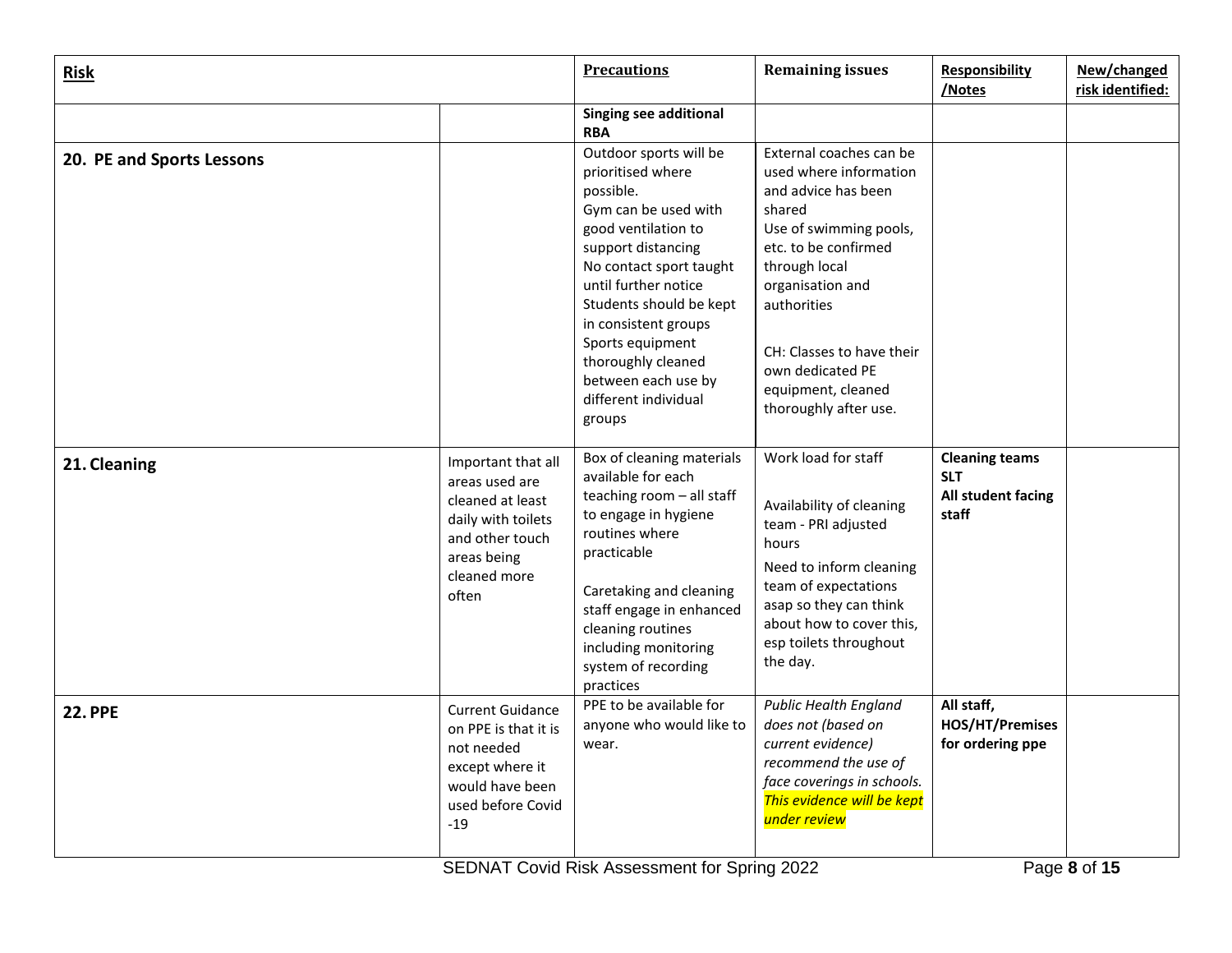| Risk                 |                                                                       | <b>Precautions</b>                                                                                                                                                                                                                                                                                                                         | <b>Remaining issues</b>                                                                                                                                                                                 | <b>Responsibility</b><br>/Notes     | New/changed<br>risk identified: |
|----------------------|-----------------------------------------------------------------------|--------------------------------------------------------------------------------------------------------------------------------------------------------------------------------------------------------------------------------------------------------------------------------------------------------------------------------------------|---------------------------------------------------------------------------------------------------------------------------------------------------------------------------------------------------------|-------------------------------------|---------------------------------|
|                      |                                                                       |                                                                                                                                                                                                                                                                                                                                            | Reiterate Trust strategy<br>to Site teams responsible<br>for ordering PPE so<br>stockpiling doesn't occur                                                                                               |                                     |                                 |
| 23. Food- distancing | Dining room is a<br>risk.                                             | Lunchtime rotation.<br>Important for children to<br>be offered cooked meal if<br>possible. Staff to collect<br>food from hatch or<br>Students bring packed<br>lunch or kitchens make<br>packed lunch. Students to<br>eat in classrooms or<br>outside                                                                                       | Cleaning areas between<br>each sitting by who-<br>responsibility of<br>STA/Catering staff<br>Management of staff<br>availability for<br>supervision of lunch<br>breaks<br>Screens to remain in<br>place | HoS, all staff on<br>lunch duty     |                                 |
| 24. Staff room       | Risk of not<br>maintain social<br>distancing                          | <b>Remove chairs from staff</b><br>rooms<br>Each staff room to have<br>agreed number of<br>maximum staff.<br>Priory - outside areas to<br>be used<br>SLA and CH designate<br>additional space as staff<br>room<br>CH: Staff to follow strict<br>handwashing and<br>hygiene procedures when<br>using drink-making<br>facilities in kitchen. |                                                                                                                                                                                                         | All staff                           |                                 |
| 25. Residence        | Following phased<br>reopening of<br>Priory Residence<br>September 21, | Priory Residence open to<br>larger groups of students<br>per night. Plan to<br>increase capasity related<br>to risks and national<br>escalation, advice, etc<br>which may reduce or<br>close setting CH to open<br>for 3 students per night,                                                                                               | 1-2 students cannot<br>attend school without<br>residence                                                                                                                                               | <b>CEO-GL/MT/GA</b><br><b>Board</b> |                                 |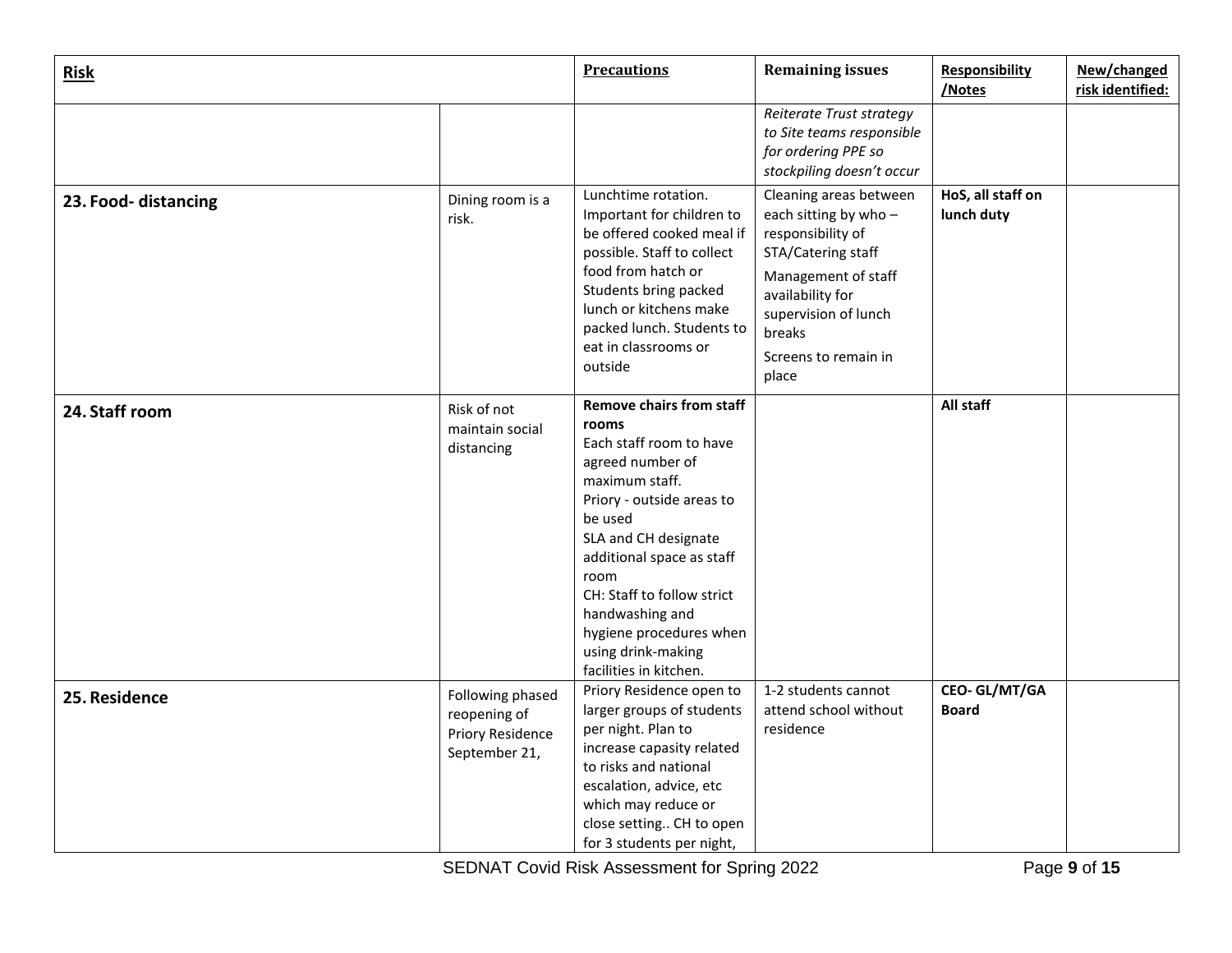| <b>Risk</b>         |                                                                                                                                  | <b>Precautions</b>                                                                                                                                                                                                                                                                                                                                                                | <b>Remaining issues</b>                                   | <b>Responsibility</b><br>/Notes | New/changed<br>risk identified: |
|---------------------|----------------------------------------------------------------------------------------------------------------------------------|-----------------------------------------------------------------------------------------------------------------------------------------------------------------------------------------------------------------------------------------------------------------------------------------------------------------------------------------------------------------------------------|-----------------------------------------------------------|---------------------------------|---------------------------------|
| 26. First Aid cover | Must be a First Aid<br>trained staff                                                                                             | adhering to coronavirus<br>risk assessment for<br>residence. This follows<br>Suffolk public health<br>guidance about use of<br>dormitories and shared<br>bathrooms.<br>Team rotas to include<br>first aid trained staff<br>CH: All student-facing                                                                                                                                 | Availability first aid<br>trained staff -                 | HOS/HT                          |                                 |
|                     | member on site<br>when students<br>accessing                                                                                     | staff first aid trained.<br>Usual levels of practice                                                                                                                                                                                                                                                                                                                              |                                                           |                                 |                                 |
| 27. Illness         | Staff or students<br>showing<br>symptoms of<br>covid-19,<br>coughing,<br>sneezing,<br>temperature.                               | Move to safe room.<br>Priory - Meeting room<br>SL-Conference room<br>CH - Meeting room<br>Staff supporting must be<br>in full PPE.<br>These rooms should well<br>ventilated and be<br>labelled as isolation<br>room. PP should be<br>available for staff to use<br>as required<br>Parents or family<br>members to be called to<br>transport home.<br><b>Follow PHE guidelines</b> | Separate RBA needed if<br>parents unable to<br>transport. | HOS/HT                          |                                 |
| 28. Fire            | Students and staff<br>maybe in different<br>parts of the<br>building to normal<br>and may not have<br>been on site for<br>weeks. | Staff to remind students<br>on 1 <sup>st</sup> day back about<br>escape routes.<br>Fire drill to take place<br>within a few days.<br>Repeated as additional<br>students return to school<br>site                                                                                                                                                                                  | Social distancing at<br>muster points.                    | HOS/HT                          |                                 |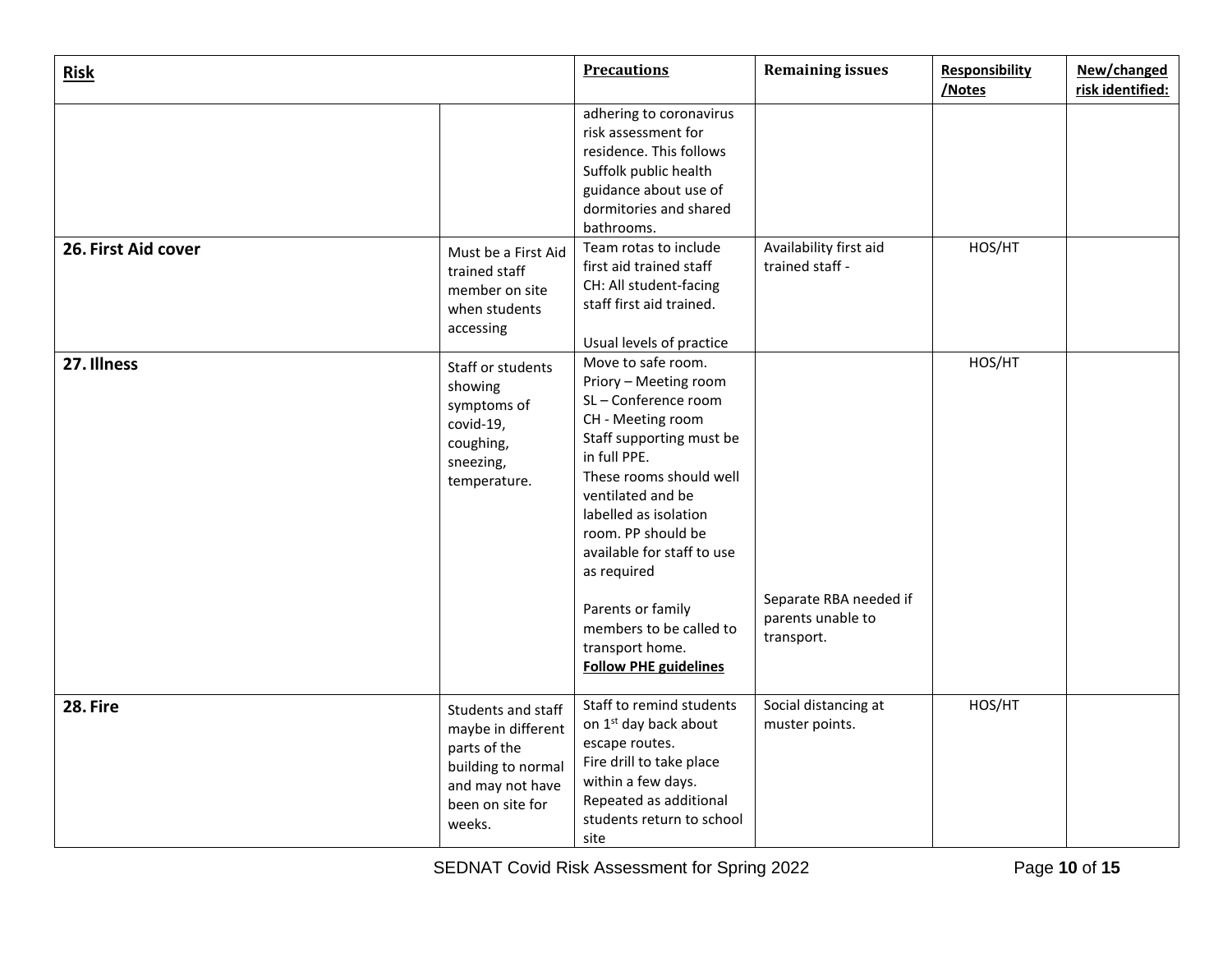| <b>Risk</b>                                                       |                                                                        | <b>Precautions</b>                                                                                                                                                                          | <b>Remaining issues</b>                                                                                                                                                                                                                               | <b>Responsibility</b><br>/Notes | New/changed<br>risk identified: |
|-------------------------------------------------------------------|------------------------------------------------------------------------|---------------------------------------------------------------------------------------------------------------------------------------------------------------------------------------------|-------------------------------------------------------------------------------------------------------------------------------------------------------------------------------------------------------------------------------------------------------|---------------------------------|---------------------------------|
|                                                                   |                                                                        | Usual levels of practice                                                                                                                                                                    |                                                                                                                                                                                                                                                       |                                 |                                 |
| 29. Registers and other admin                                     | Need accurate<br>registers of those<br>on site.                        | Admin teams need to<br>return to "normal" hours.                                                                                                                                            | Rota staff to greet arrival<br>and complete checks                                                                                                                                                                                                    | Admin teams                     |                                 |
|                                                                   |                                                                        |                                                                                                                                                                                             | In the guidance doc PHE<br>says temperature taking<br>isn't recommended as<br>it's an unreliable method<br>for identifying Covid. Do<br>we need to make sure<br>we aren't breaking any<br>privacy rules /<br>regulations following this<br>statement? |                                 |                                 |
| 30. Office staff protection measures                              | Potential volume<br>of visitors                                        | Access to admin areas to<br>be reduced. Screens<br>fitted at Admin hatches                                                                                                                  | Screens to remain in<br>place. See use of remote<br>communication above<br>for meetings, etc.                                                                                                                                                         | CEO                             |                                 |
| 31. Other staff protection measures                               | All staff<br>Trust/School site<br>guidance.                            | Staff changing areas<br>allocated and staff made<br>aware.<br>Staff changing facilities to<br>change clothes as soon as<br>possible each day and<br>shower as soon as arrive<br>or go home. |                                                                                                                                                                                                                                                       | All staff                       |                                 |
| 32. Building Health and Safety Checks                             | As all schools have<br>been open checks<br>have continued as<br>normal | Checks to continue as<br>normal                                                                                                                                                             |                                                                                                                                                                                                                                                       | HOS/HT/<br>Premises<br>team     |                                 |
| 33. Visitors to site<br>Peripatetic teachers and health services. |                                                                        | To be limited as much as<br>possible.<br>Ensure any visitors<br>declare that they don't<br>have symptoms and                                                                                | Information available for<br>regular visitors and<br>familiarisation with<br>practices and physical<br>routines.                                                                                                                                      | HOS/HT                          |                                 |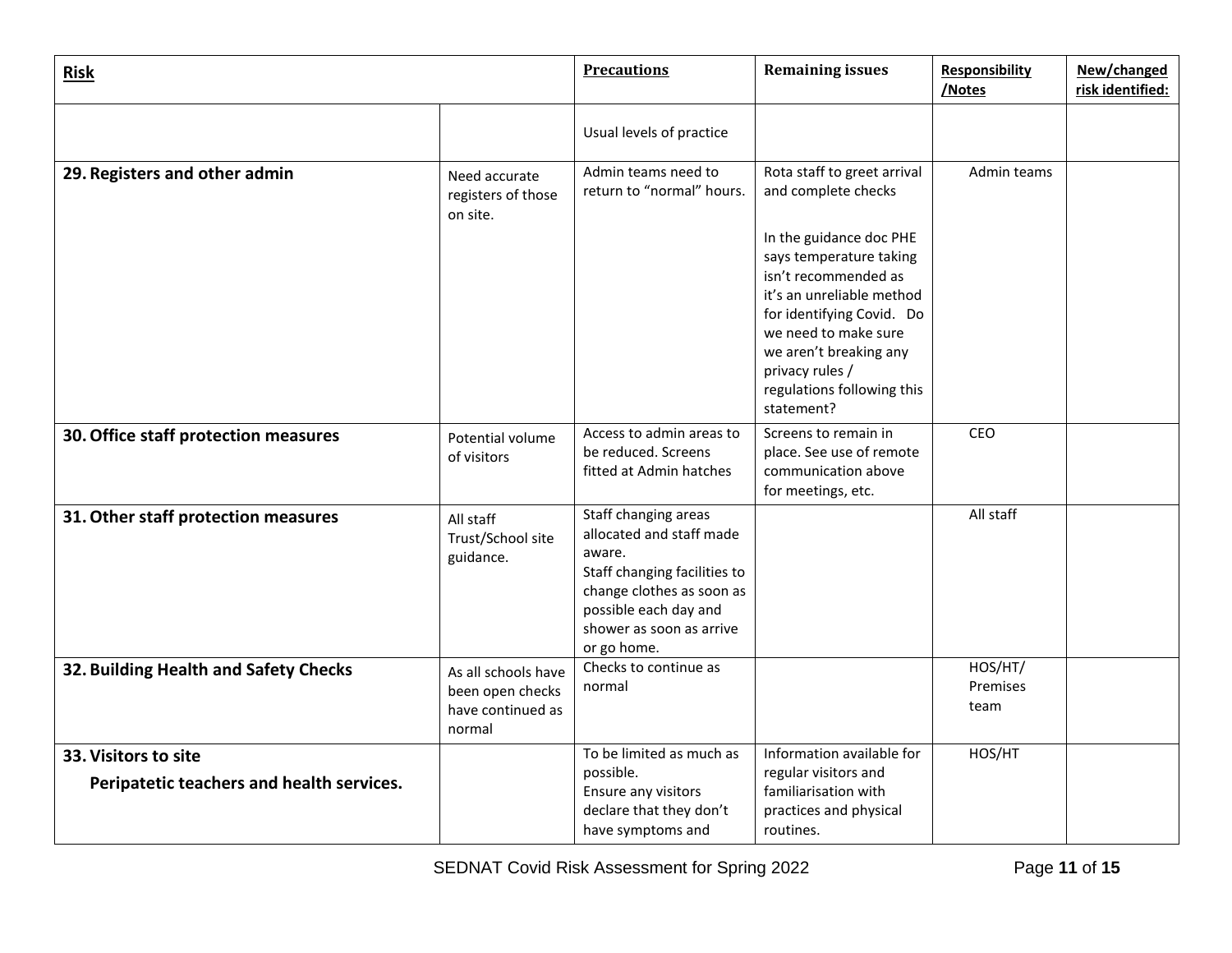| <b>Risk</b>                                                                                                                                                            | <b>Precautions</b>                                                                                                                                                                                                                                                            | <b>Remaining issues</b>                                                                                                                                                                                                                           | <b>Responsibility</b><br>/Notes                             | New/changed<br>risk identified: |
|------------------------------------------------------------------------------------------------------------------------------------------------------------------------|-------------------------------------------------------------------------------------------------------------------------------------------------------------------------------------------------------------------------------------------------------------------------------|---------------------------------------------------------------------------------------------------------------------------------------------------------------------------------------------------------------------------------------------------|-------------------------------------------------------------|---------------------------------|
|                                                                                                                                                                        | agree to follow systems<br>and procedures.<br>CH: All visitors to be<br>shown to reception<br>cloakroom to wash hands<br>on arrival and departure.                                                                                                                            | Acknowledgement of<br>practices informing<br>Caretaking Teams about<br>use of occasional rooms,<br>etc.                                                                                                                                           |                                                             |                                 |
|                                                                                                                                                                        | They will be informed<br>about the need to<br>rigorous hand washing<br>and respiratory hygiene<br>practices. (by office<br>staff?)                                                                                                                                            | Ensure office staff are<br>informed that it is their<br>responsibility to remind<br>all visitors of new<br>hygiene practices                                                                                                                      |                                                             |                                 |
|                                                                                                                                                                        | Availability of therapy<br>spaces and meeting<br>rooms.                                                                                                                                                                                                                       |                                                                                                                                                                                                                                                   |                                                             |                                 |
| 34. Preparing for Local lockdown in case<br>needed<br>https://www.gov.uk/government/publications/local-<br>lockdowns-guidance-for-education-and-childcare-<br>settings | Remote learning using<br>teams<br>SLT/EMT to organise<br>teams and track<br>implementation/impact<br><b>Staff training using Teams</b><br>to teach.                                                                                                                           |                                                                                                                                                                                                                                                   |                                                             |                                 |
| 35. Online safety                                                                                                                                                      | All students to be<br>supported with online<br>safety/acceptable use<br>understanding<br>Families/Carers provided<br>with acceptable<br>use/expectations<br>information<br>All staff to complete<br><b>Educare Online safety</b><br>training units as<br>appropriate to role. | Any online safety issues<br>reported to DSL via<br><b>CPOMS</b><br>All communications with<br>students/families/carers<br>to be recorded on Arbor<br>Class Dojo<br>communications to be<br>kept and Arbor log<br>updated with weekly<br>reference | All staff<br><b>DSL</b><br>Trust<br>safeguarding<br>officer |                                 |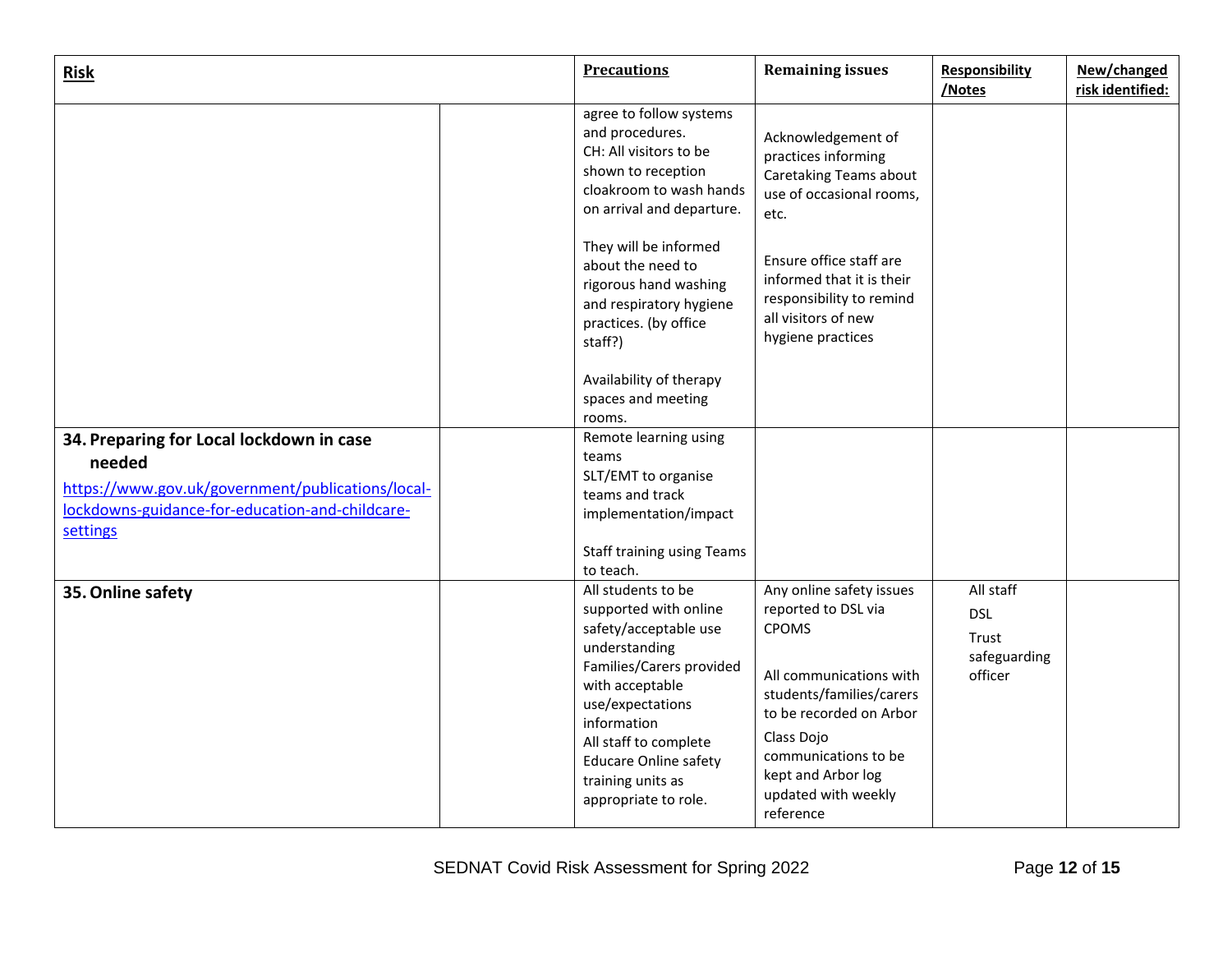| <b>Risk</b>                                        |                                                          | <b>Precautions</b>                                                                                                                                                                                                                                                                                                                                                                                                                             | <b>Remaining issues</b>                                                                                                                                                   | <b>Responsibility</b><br>/Notes                             | New/changed<br>risk identified: |
|----------------------------------------------------|----------------------------------------------------------|------------------------------------------------------------------------------------------------------------------------------------------------------------------------------------------------------------------------------------------------------------------------------------------------------------------------------------------------------------------------------------------------------------------------------------------------|---------------------------------------------------------------------------------------------------------------------------------------------------------------------------|-------------------------------------------------------------|---------------------------------|
| 36. Personal safety                                |                                                          | All students to be<br>supported to understand<br>how to keep themselves<br>safe within home and<br>community settings<br>All staff to complete<br><b>Online Child Protection</b><br>Programme (Educare)                                                                                                                                                                                                                                        | Any concerns reported<br>to DSL via CPOMS                                                                                                                                 | All staff<br><b>DSL</b><br>Trust<br>safeguarding<br>officer |                                 |
| 37. Use of student IT equipment (inc ICT<br>rooms) | Common use of<br>equipment like<br>mouse and<br>keyboard | <b>Students to use Antibac</b><br>before and after use.                                                                                                                                                                                                                                                                                                                                                                                        |                                                                                                                                                                           |                                                             |                                 |
| 38. Use of Art room                                | Common use of<br>equipment                               | <b>Students to use Antibac</b><br>before and after use.                                                                                                                                                                                                                                                                                                                                                                                        | Individual use of Aprons                                                                                                                                                  |                                                             |                                 |
| 39. Food tech and cooking REVIEW                   | Use of common<br>equipment                               | <b>Students to have their</b><br>own equipment, no pair<br>work<br>No sharing of<br>saucepans/frying pans<br>etc<br>Use additional trays in<br>the oven to avoid spillage<br>and contamination<br>Tables moved to avoid<br>face to face working<br>when at the stations<br>Oven gloves and dish<br>clothe to be single use<br>only<br>A full clean prior to next<br>group<br>Ingredients to be<br>weighed by teacher to<br>avoid contamination | each class would also<br>need to be risk assessed<br>individually<br>could also split the class<br>to only half work on the<br>practical and the others<br>on the theory. |                                                             |                                 |
| 40. Antibac abuse                                  | <b>Students licking</b><br>antibac off hands             | COSHH information<br>available in staffroom,                                                                                                                                                                                                                                                                                                                                                                                                   |                                                                                                                                                                           |                                                             |                                 |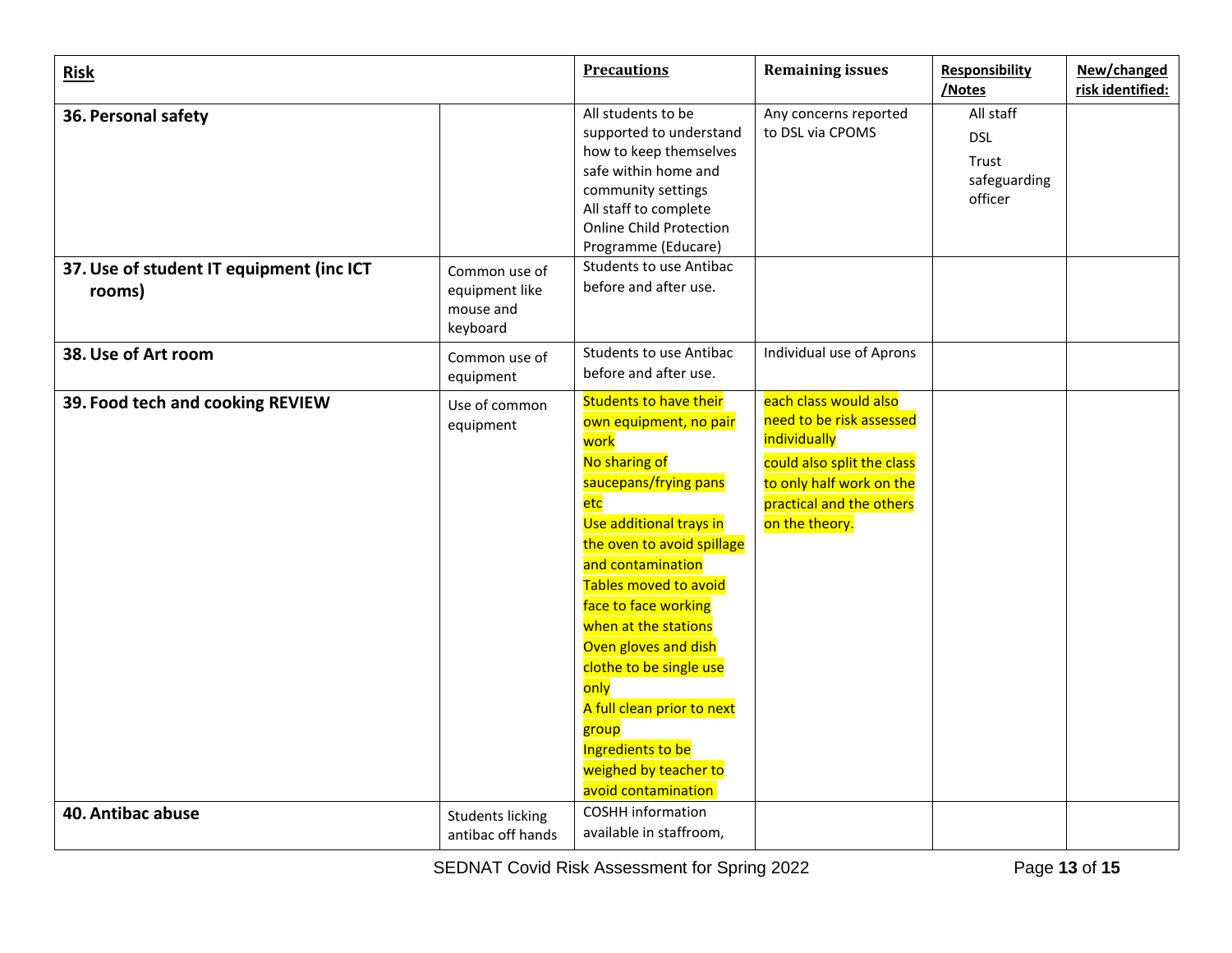| <b>Risk</b>                                                                                                                                    |                                                      | <b>Precautions</b>                                                                          | <b>Remaining issues</b>                                                                                                              | <b>Responsibility</b><br>/Notes | New/changed<br>risk identified: |
|------------------------------------------------------------------------------------------------------------------------------------------------|------------------------------------------------------|---------------------------------------------------------------------------------------------|--------------------------------------------------------------------------------------------------------------------------------------|---------------------------------|---------------------------------|
|                                                                                                                                                |                                                      | office and from<br>caretaking staff                                                         |                                                                                                                                      |                                 |                                 |
| 41. Student water bottles                                                                                                                      |                                                      | Water fountains sealed<br>off.                                                              | Priory - Water tap<br>SL - Large water bottles<br>to fill from in the classes                                                        |                                 |                                 |
| 42. Student Personal equipment                                                                                                                 | Pencil case etc                                      | Pencil case can come into<br>school but should stay in<br>school rather than going<br>home. |                                                                                                                                      |                                 |                                 |
| 43. Parent events                                                                                                                              | Transition /<br>Moving into<br>adulthood<br>evenings | To be completed<br>remotely as this<br>prioritises the opening of<br>school.                |                                                                                                                                      |                                 |                                 |
| <b>44. Annual reviews</b>                                                                                                                      |                                                      | Where possible parents<br>to be given the choice of<br>attending in person or via<br>Teams. | If attending in person,<br>room needs to be big<br>enough to be<br>appropriately ventilated<br>and distanced                         |                                 |                                 |
| <b>45. Central Offices</b>                                                                                                                     | <b>Visitors to Central</b><br>Team                   | Follow system of controls<br>and use Teams where<br>appropriate                             | Maintain social<br>distancing and use of<br>screens at desks. Hand<br>sanitiser available and all<br>team to continue regular<br>LFT |                                 |                                 |
| 46. Other e.g. could include on-line<br>safety/sexualised behaviours/prejudice<br>related/taking items that don't belong to<br>them            |                                                      |                                                                                             |                                                                                                                                      |                                 |                                 |
|                                                                                                                                                |                                                      |                                                                                             |                                                                                                                                      |                                 |                                 |
| $\bullet$                                                                                                                                      |                                                      |                                                                                             |                                                                                                                                      |                                 |                                 |
| Review: Record here any additional safety<br>issues that arise during the activity and any<br>safety concerns raised by staff or participants. |                                                      |                                                                                             |                                                                                                                                      |                                 |                                 |